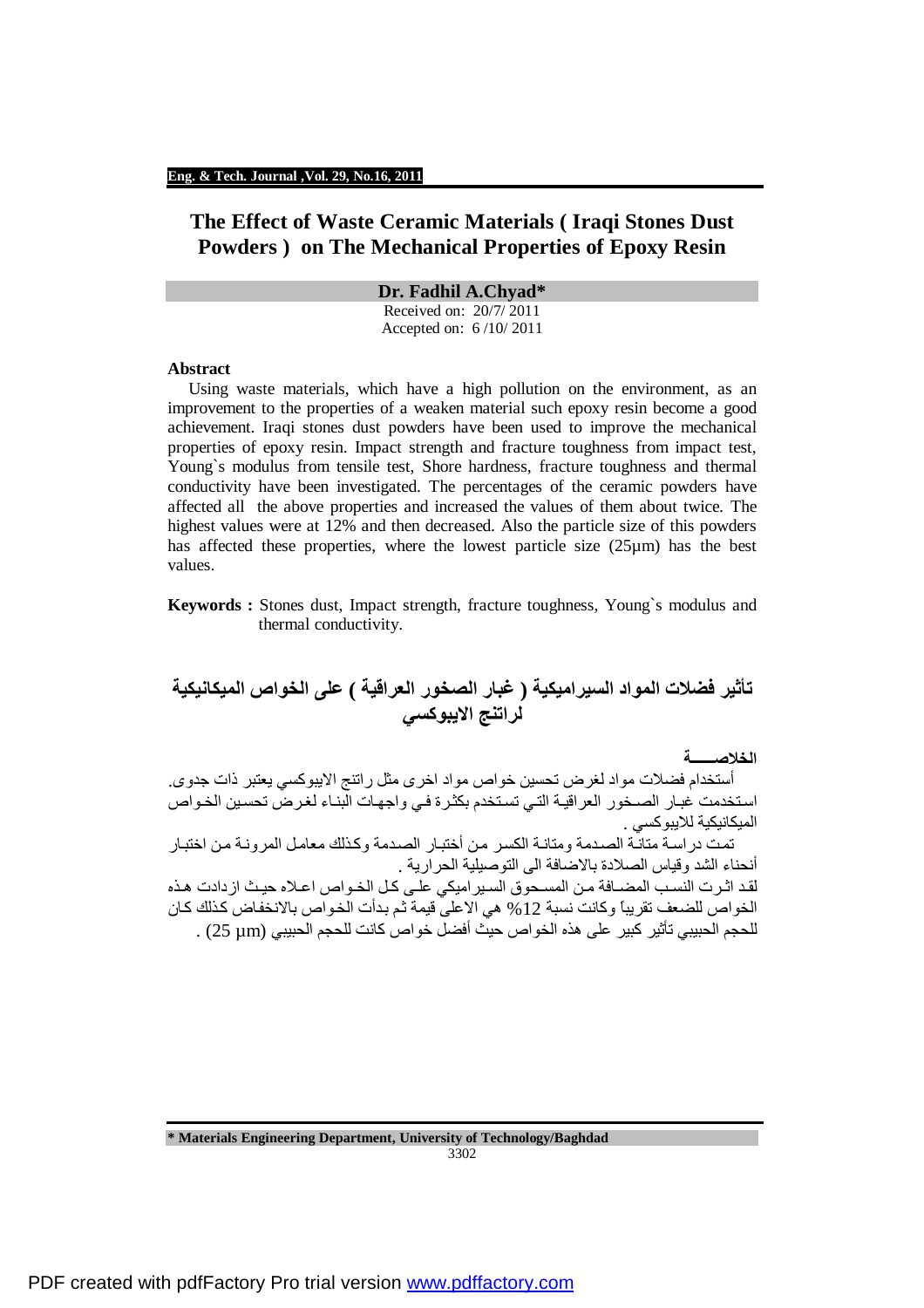# **Introduction**

t would difficult to imagine our modern world without polymers. They are an integral part of everyones life style with applications varying from common place domestic articles to sophisticated scientific and medical instruments, because they offer advantages such as lightness, resilience, resistance to corrosion, transparency ease of processing etc. One of the most popular of polymers materials is the epoxy resin which has been widely used as protection system of heterogeneous composites in many structures [1], because of its outstanding process ability, excellent thermal resistance, good electrical insulating properties, and strong adhesion, affinity to heterogeneous material with a higher mechanical properties under heavier loading . **I**<br>I

They have a broad range of physical properties, mechanical capabilities and processing conditions that make them invaluable compared to other thermosetting resins,[2]. But their poor mechanical properties and low thermal conductivity are a major drawback. Therefore , solid filler ceramic powder or fibres have been incorporated to epoxy resins [3].

So polymer composites filled with ceramic powders are of interest for many field of engineering application. This interest arises from the fact that the dielectric properties of such composites are close to the properties of ceramic materials, where as the mechanical properties and processing methods are typical for plastics [4].

So composite materials can provide superior and unique mechanical and physical properties because it combines the most desired properties of this constituents which suppressing their least desirable preperties .

Generally epoxy is brittle, but to meet various applications needs; toughened epoxies have been developed that combine the excellent thermal and mechanical properties [5]

Kareem [6] have studied the mechanical properties of nickel particles reinforced epoxy resin using nickel powder with different particle sizes and volume fraction and he found that modulus of elasticity and yield stress values have been raised with the increasing of volume fraction of the powder

Al ubaidy [7] have studied the epoxy reinforced with fibres glass ( 30% volume fraction ) and Kevlar fibres. Most of the mechanical properties ( tensile , impact , flexuaral strength ) are increased with volume fraction but hardness and compressive strength are decreased.

Hussien [8] studied the physical and mechanical properties of epoxy reinforced by palm fibres at different volume fraction. The fibres enhanced the dielectric properties of the composite and also improved the physical and mechanical preperties .

Al Khazragi [9] studied the mechanical, thermal and electrical properties of epoxy resin reinforced with different clays. All the physical properties of the composite were improved.

Al-Hassani and Areef [10] studied the effect of different chemical solution on the tensile strength of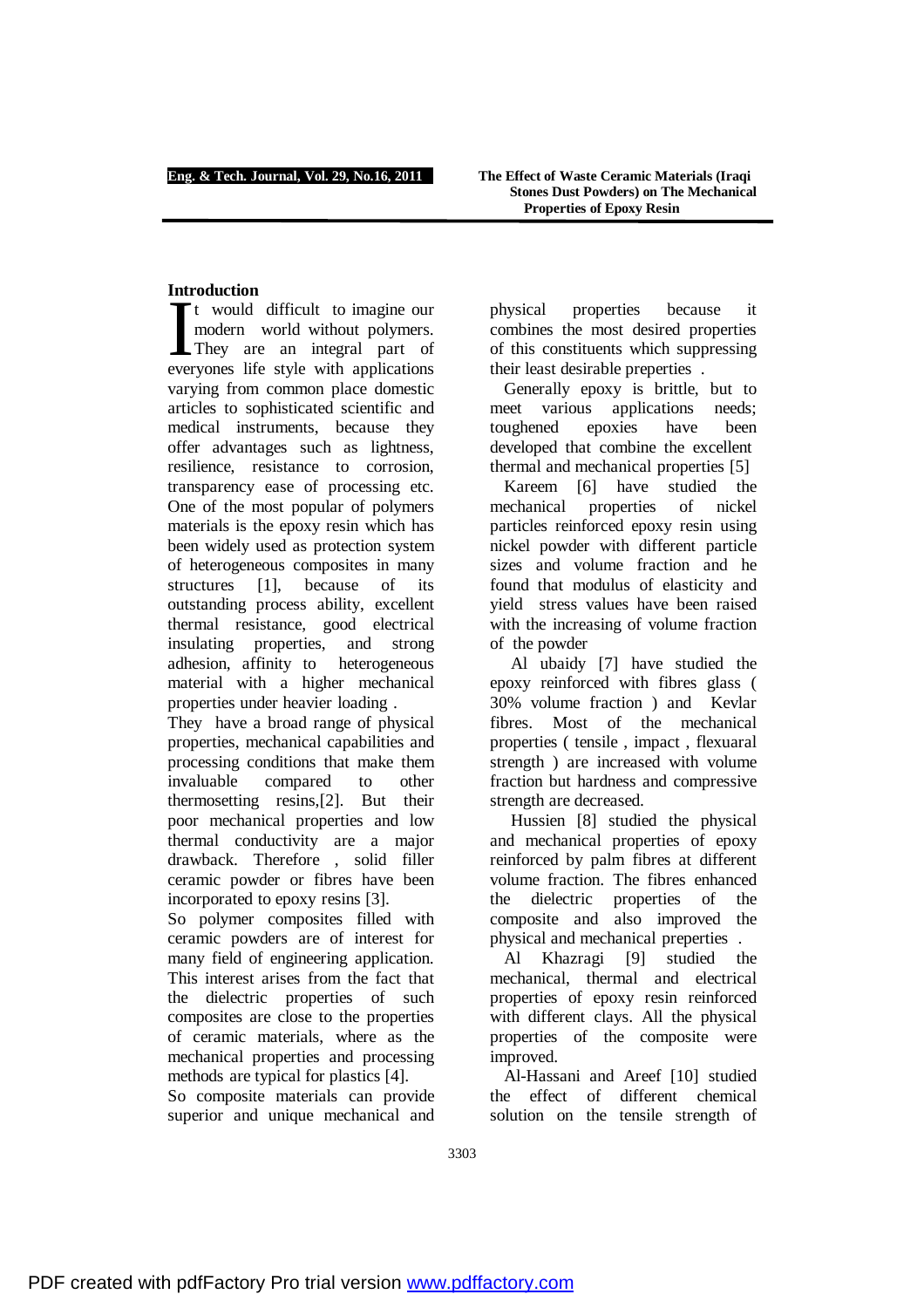polymer composite. They showd that the tensile strength of the composite improved with these chemical solution.

Abdul Noor et al [11] have presented a theoretical aspect of some mechanical properties of epoxy resine reinforced by nickel particles , carbon black and borosilicate glass at 45 wt. % , They used two models first is the rule of mixture and the second of the theory of elasticity .

Marur et al [12] have studied the effect of particle size and volume fracture of sperical alumina particles on the fracture toughness of epoxy resin. They found the when the particle size is 5µm the fracture toughness of the composite increased with increasing volume fracture.

They found that the aluminium filler contents did not affect the moisture diffusivity in the epoxy adhesive significantly but the effect of salt concentraction was significant; the higher the salt content in the test solution, the higher the moisture diffusivity in the adhesive.

Zhou and YU [13] were prepared microsized aluminium / epoxy resin composites, and the thermal and dielectric properties were investigated it terms of composition, aluminium particle sizes, frequency and temperature. They found that 48% volume fraction of aluminium have a high thermal conductivity and a high dielectric permittivity, but a low loss factor, a low electric conductivity and a higher breakdown voltage .

Due to the huge construction in the country a million tonages of stones used for this purpose which need some machining. This machining remains huge of dust in differnt particle sizes, which has polluted the environment.

The aim of this study is using a waste material such Iraqi stones dust to improve the mechanical properties of epoxy resin .

# **2- Experimental work**

Hand lay-up method is used to prepare the composite samples . Moulds are used from pyrex material in different dimensions for different properties which studied .

Epoxy resin ( Euxit 50 KI ) is mixed with hardener ( Euxit 50 KII ) in ratio of (3:1).

The ceramic powders (IRAQI stones dust ) were milled and sieved at three particle sizes group (-25µm , -53 µm and –75µm) by using a ball mill and sieving method technique ( - means less than ).

Different volume fractions of ceramic powder (3 , 6 , 9 , 12 and 15% ) for each particle size were mixed thourogly with the resin and the mixture is pourd into the moulds slowly in order to avoid air trapping .

All the samples were left to solidify at room temperature for 24 hours

# **2-1 . Characterization**

2.1.1 Thermal conductivity

The test is carried out in accordance with Lee`s disk which manufactured by ( Griffen and George Company, England )

The thermal conductivity (K) calculated from the below equation [14].

 $IV = \Pi r^2 e(T_A + T_B) + 2 \Pi re(D_A T_A +$  $\frac{1}{2} d_s (T_A + T_B) + d_B T_B + T_C$  ] …....(1) K ( T<sub>B</sub>-T<sub>A</sub> / ds ) = e [ T<sub>A</sub> + 2/r ( d<sub>A</sub> +  $(1/4)$  ds  $T_A + (1/2r)$  ds  $T_B$  ]………(2) Where

 $I =$  current in Ampere.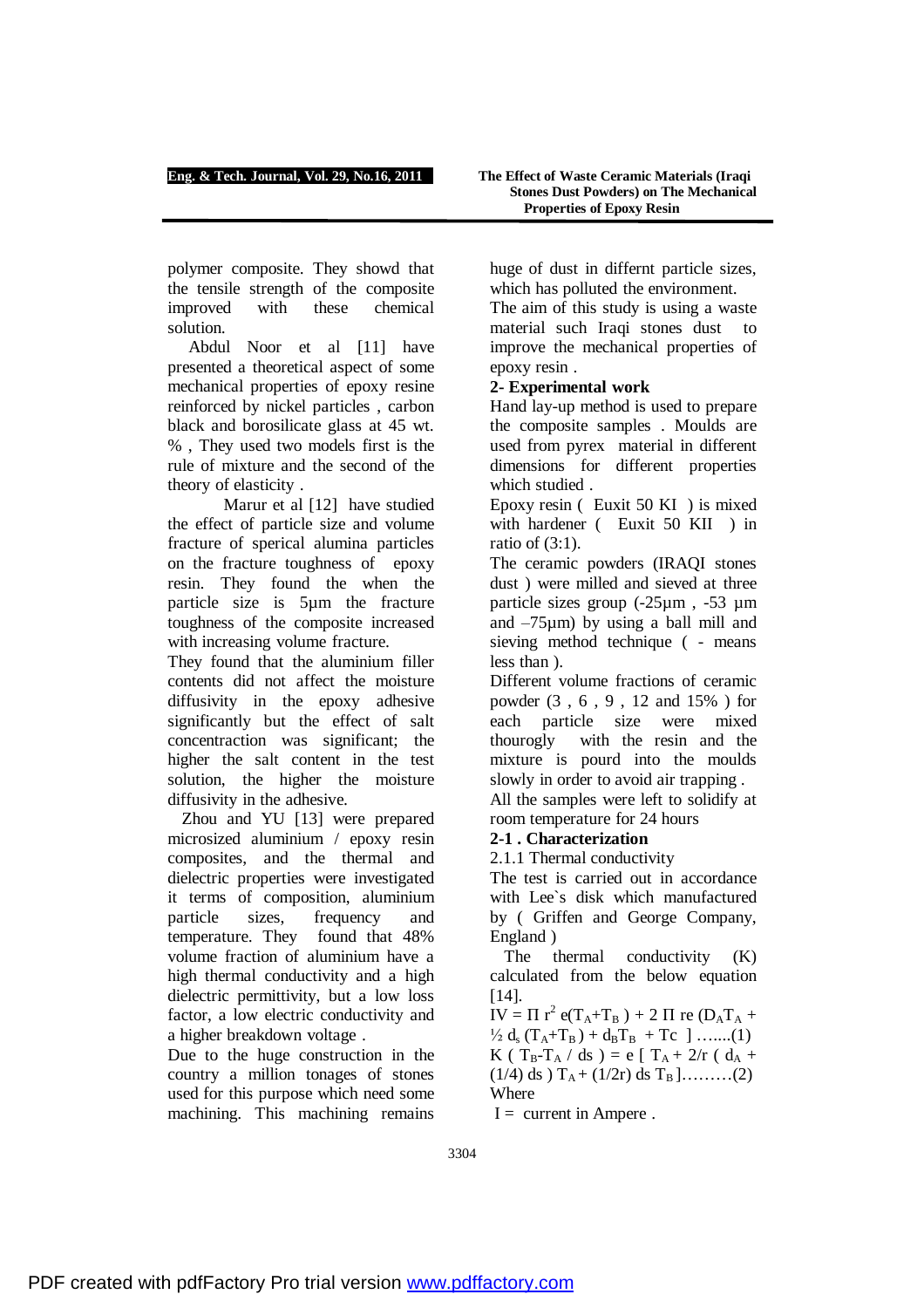## **Eng. & Tech. Journal, Vol. 29, No.16, 2011 The Effect of Waste Ceramic Materials (Iraqi**

# **Stones Dust Powders) on The Mechanical Properties of Epoxy Resin**

 $V=$  applied voltage in volt.

 $r =$  radius of disk in (mm).

 $e =$  heat flow per unit area per second  $(w/cm^2 \cdot C^{\circ})$ .

 $T_A$ ,  $T_B$ ,  $T_C$  = temperatures of the disks  $A, B, C \ (C^{\circ}).$ 

 $d_A$ ,  $d_B$ ,  $d_C$  = thickness of the disc A,B,C (mm).

 $ds =$  thickness of the sample (mm).

 $K =$  thermal conductivity (watt / m  $(C^{\circ})$ .

2-1.2 Impact and fracture toughness test .

This test is performed according to (ISO-197) at room temperature .

The impact strength is calculated by applying the below relationship :

 $G_c = U_c / A$  …………. (3)

Where  $G_c$  is the impact strength  $(J/m^2)$ ), Uc is the fracture energy ( joule ) which is determined from charpy impact test instrument .

A : cross section area of the specimen fracture toughness can be calculated by using the relationship below [1]

 $Kc = \sqrt{G_c} E$  ………… (4) Where Kc is the fracture toughnes (MPa  $m^{1/2}$ )

 $G_c =$  impact strength  $(J/m^2)$ 

 $E =$  modulus of elasticity (MPa).

## **2-1.3. Hardness test**

This test is performed by using shore hardness (D) which according to (ASTM D 2240 ) at room temperature 2-1.4 Elastic modulus test from stress- strain curves ( tensile test ).

Load – elongation curves have obtained for all the samples and the slope of these curve, the modulus of elasticity can be calculated.

## **3- Results & Discussion**

Mechanical properties of polymers reinforced by ceramic particles are affected by many factors such bending strength, adhesion force between the matrix and ceramic powders and the adhesion between the layers.

Fig. (1) shows the X-ray diffraction of ceramic powders which has multi phases as indicated by cards of X-ray including clay (bentonite),  $Al_2O_3$ ,  $SiO<sub>2</sub>$  and clay . The sharp peak at  $2\theta =$ 31 belong to bentonite phase .

Figs (2-4) represent the relation between stress and strain for different percentages with different particle sizes (25,53 and 75 micron ) .The basic target of this test is to show the load effects on the surface level of the specimen. The results are shown in the figures (2-4) . the reinforcement materials in polymeric composites usually bear the external strain because the polymeric matrix transmits the stress to the powders through the interface .It is clear that ceramic powders have affected the bending of the composite specially with the percent (12%). Also the lower particle size has the highest effect for all the properties .

Fig. 5 shows the effect of ceramic content on modulus of elasticity at different particle sizes, Young`s modulus was increased as the percentage is increasing having the highest value at 12% and then decreased for each particle size ,again the lower particle size (25 µm) has the highest value at the lower percentages. This may be due to the good adhesion force between the matrix and ceramic powders which reduce the slipping between the layers , besides that ceramic particle has high Young`s modulus and the good distribution of ceramic powders in the matrix is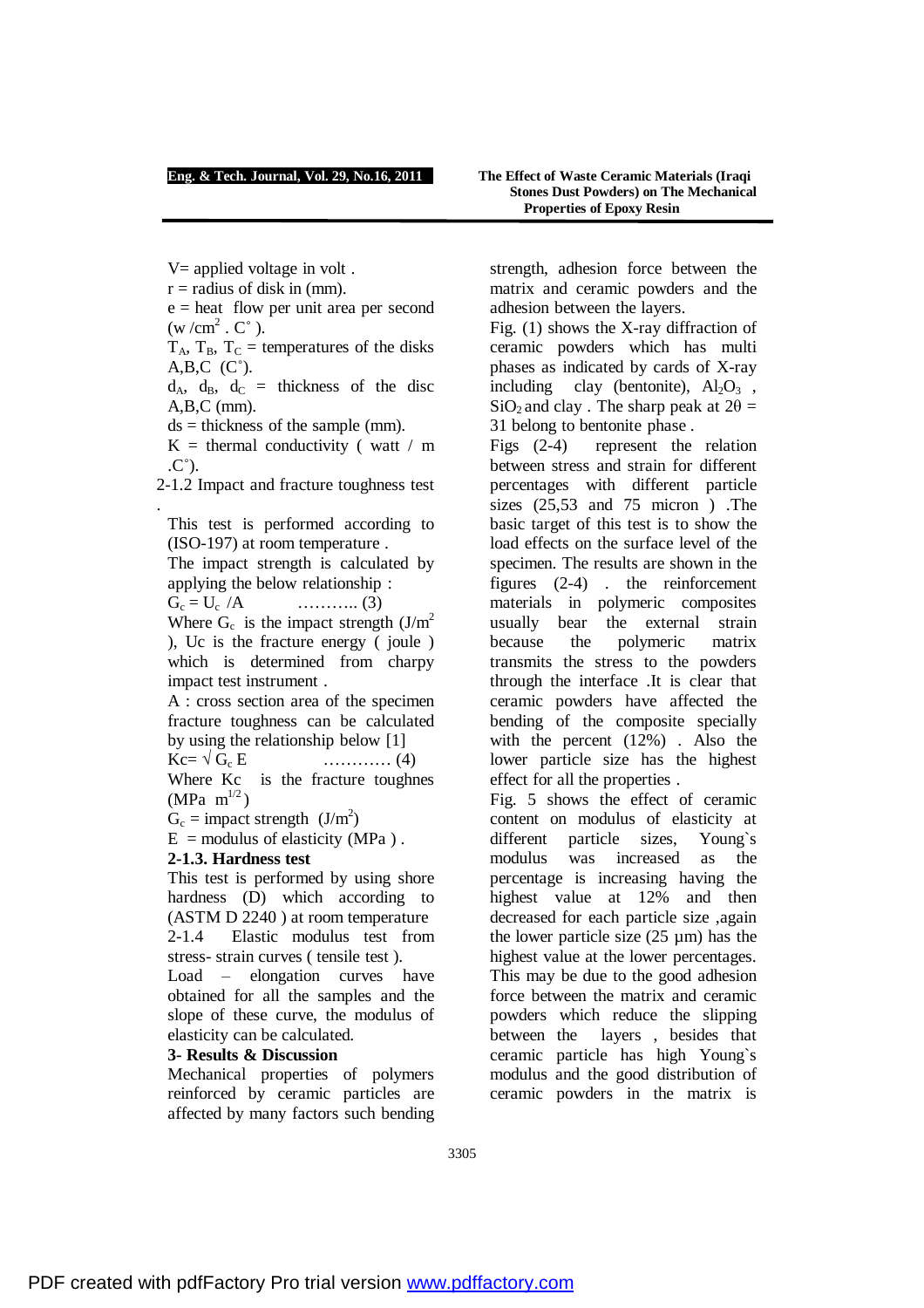another factor to increased the Young`s modulus .

Fig. (6) shows the effect of ceramic content on the impact strength of epoxy resin for different particle sizes . An increase in impact strength has been noticed for all the specimens compared to epoxy resine alone, where ceramic powders formed obstacle regions to the fracture to grow and which led them to the increase in the fracture due to the good distribution which resulted in the increase of toughness of the material again the same behaviour was appeared , The highest value of the impact strength was for 12% ceramic powder at 25 µm particle size , because the ceramic particles behave as a damper for cracks growth which increased the strength of the composite material besides the lower particle size which has more affecting on the impact strength (1) .

Fig .(7) shows the change in hardness values due to the effect of ceramic powders content and also the particle sizes of these powders. As it is known that hardness is a property which explains the state of the surface of the material. The tiny points made due to this test, make a ductile deformation happens first which leads to from a sign of the inserting tool on the surface of the specimen in most of hardness test .

So ductile material absorbs more quantity of energy .The results obtained in the above figure shows again 12% of ceramic powders has the highest value at the lower particle size. Fig (8) represent the effect of different percentage of ceramic powder at different particle size on the thermal conductivity of the composite in polymeric materials ,where the thermal conductivity depends on molecular orientation and the crystalline volume . Also The thermal conductivity of a composites depends on many parameters including resin type , percentages of addition ,type of additive ,the distribution of powders and void percentages. The parameters of major influence on thermal conductivity are percentages of additions and conductivity percentages of both resin and powders  $[16]$ .

Fig (9) shows the effect of ceramic powders at different particle sizes on the fracture toughness Kc, 12% of ceramic powders has the highest value for all the particle size but it is the highest for 25µm particle size .

# **4- Conclusions**

- 1- Using a materials waste (i.e Iraqi stones dust ) enhancing the mechanical properties of epoxy resin and reduce the pollution.
- 2- Thermal conductivity of the composite increased twice as epoxy resin alone .
- 3- Mechanical properties such Young`s modulus , impact strength and shore hardness and fracture toughness increased also twice .
- 4- The lower particle size ( 25µm ) has the highest values for the properties .
- 5- The ratio 12 wt% of ceramic powder has the highest value for impact strength and hardness and toughness.

# **5- References**

[1] R.B Seymour " Modern plastic technology" Resten publishing co . lnc 1995 .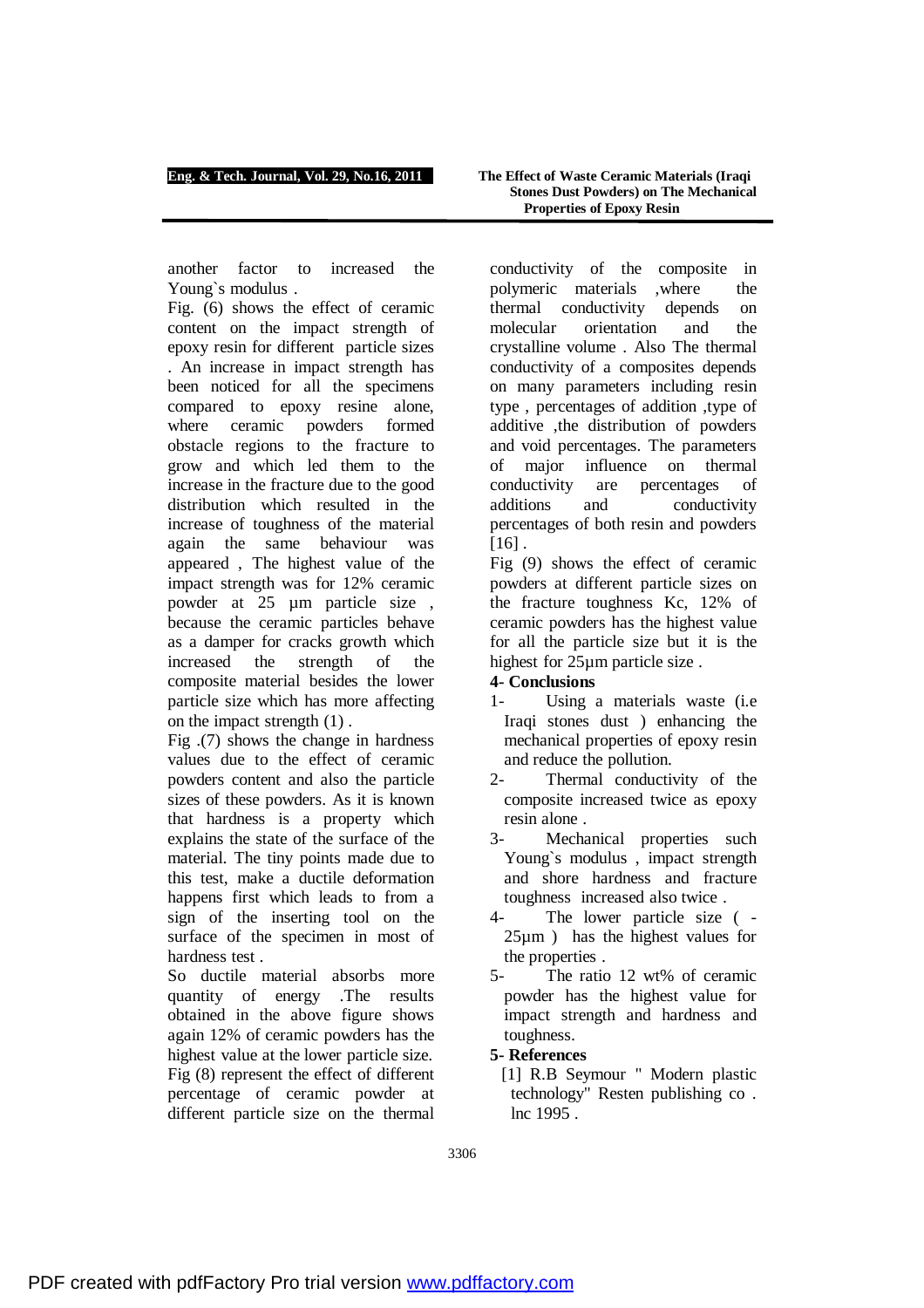### **Eng. & Tech. Journal, Vol. 29, No.16, 2011 The Effect of Waste Ceramic Materials (Iraqi**

- [2] Pascault H.P. Sauterean H. Ierda J. and Williams R.J .
- " Thermosetting polymers" Marcel Dekker, New York 2002 .
- [3] Wei, Cui, Feipeng Du , J.Zhao , Y Yong , X-Xie and Yiu-Wing Mai " Improving thermal conductivity which retaining high electrical resistivity of epoxy composites by incorporating silica-coated multewatted carbon nanotubes .
- Carbon Journal , Vol. 49, 2011, PP 495-500 .
- [4] [ W. Zhou and D. Yu " Thermal and dielectric properties of particle. Epoxy resin composites " J. of applied polymer Science" Vol. 118 , No. 6, 2010 ,PP 3156-3166 .
- [5] S.K . Mazumdar" composite manufacturing " CPC press lnc. 2002.
- [6] H.A. Kareem " study the influence of adding Nickel powder to thermosetting epoxy resin on the mechanical properties M.Sc thesis, University of technology , Baghdad ,IRAQ, 2002 .
- [7] R.M.Alubaidiy " study the mechanical properties of multilayer of hyprids composites " M.S.C thesis. University of technology, Baghdad .IRAQ 2004 .
- [8] H.J.Hussien " Studying some properties of Epoxy reinforced with natural and industrial materials " M.Sc thesis university of Technology . Baghdad .IRAQ 2005 .
- [9] H.G. Al-Khazregi " M.Sc thesis university of Technology . Baghdad .IRAQ 2006 .
- [10] E.S Al.Hassani and S.R.Areef " effect of different chemical solution

on tensile strength of polymer composite Eng.of Tech. J. Vol. 28, No 4 , 2010,PP 768-772

- [11] S.S.AbdulNoor, A.AL-Beriruti and M.H.Nashat " theoretical aspect of some mechanical properties of composites Eng.of Tech. Journal Vol 28 NO.6 2010 .
- [12] P. R. Marur, R. C. Batra, G. Garcia and A. C.Loos. " Static of dynamic fracture toughness of epoxy / alumina composite with submicron lnclusions " Journal of materials Science, Vol.39. 2004 .
- [13] W. Zhou, D.YU "Thermal and dielectric properties of the aluminium particle epoxy resin composite " journal of applied polymer science Vol. 118 , NO.6 2010 PP 3156 - 3166
- [14]Y.E.P. Mamunya , V.V. Davydenko , P.Pissi and E.V.lebedev " Electrical and thermal conductivity of polymers filled with metal powders ; European Journal Vol 38, 2002 , PP 1887-1897.
- [15] A Ban. " development and characterization of ternary thermosetting polymer blends, Ph.D thesis ,Department of applied sciences ,University of Technology 2006.
- [16] A paliaik , M.A bdulla, A. Sampathy and B. Satapathy " A study on a possible concelation between thermal conductivity and wear resistance of particulate filled polymer composites "Materials and design .Vol 3, 2010 , PP 837-849 .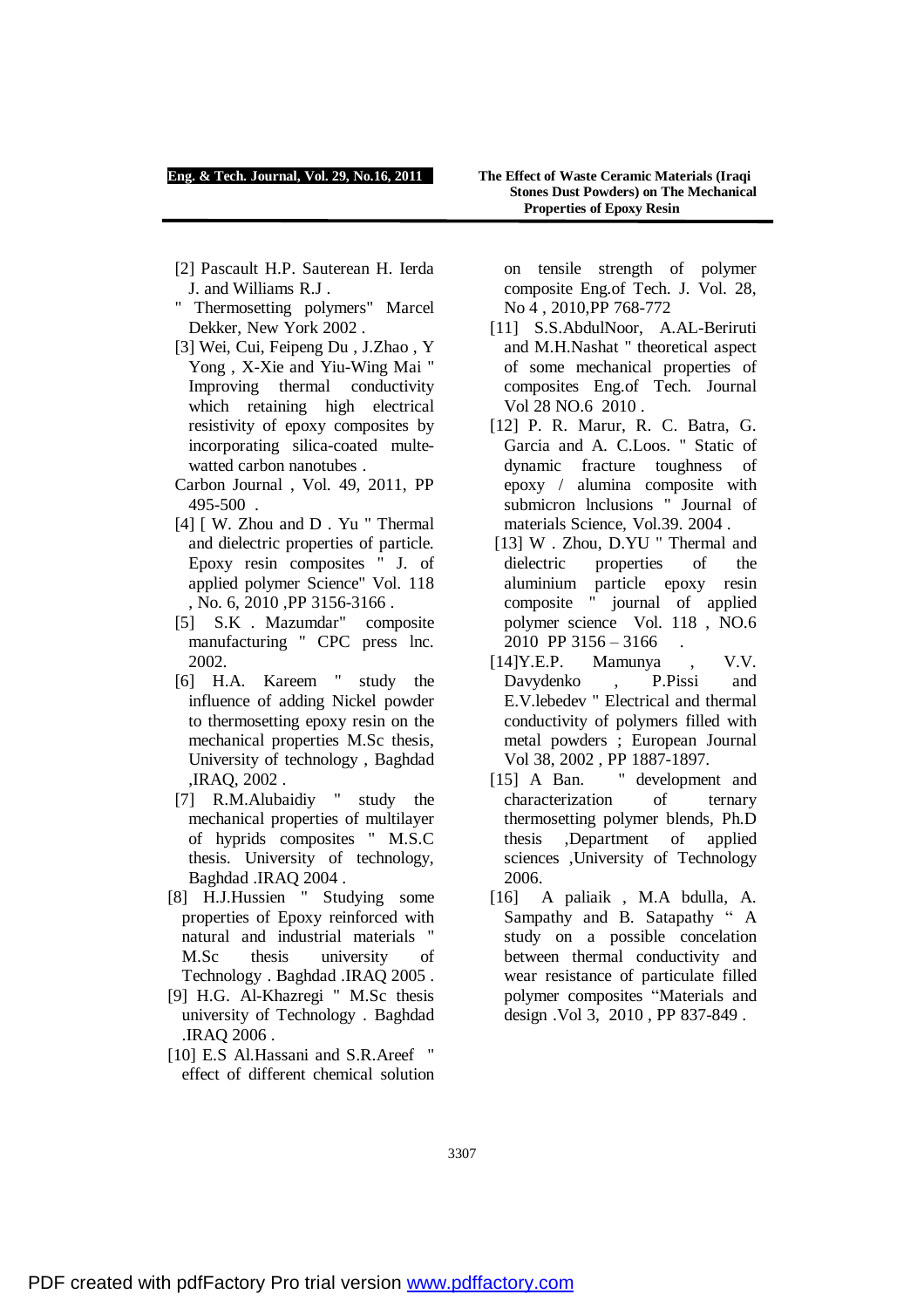### **Eng. & Tech. Journal, Vol. 29, No.16, 2011 The Effect of Waste Ceramic Materials (Iraqi Stones Dust Powders) on The Mechanical Properties of Epoxy Resin**

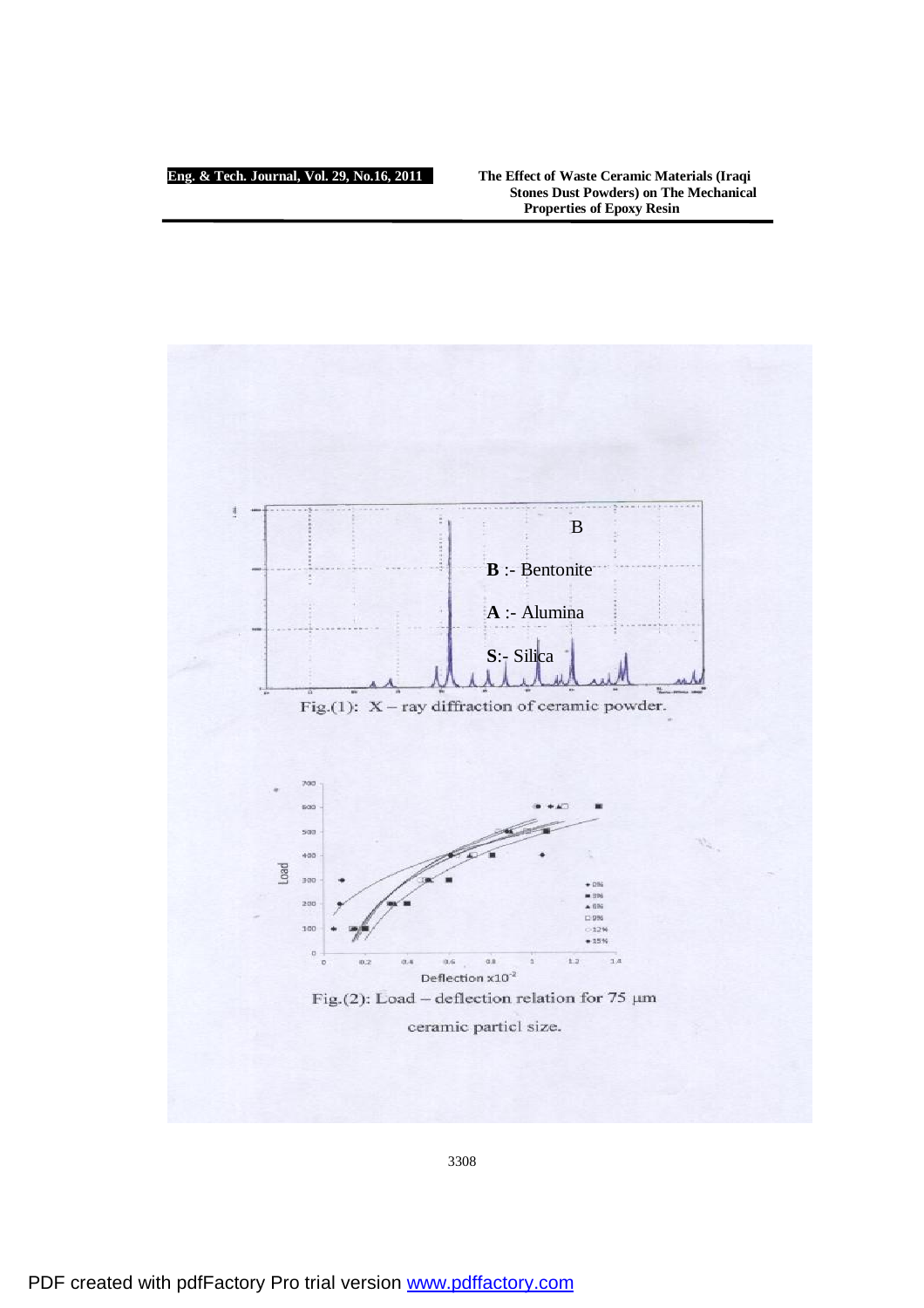

**Figure (3): Stress-Strain curve for 53 µm ceramic particle size**



**Figure (4): Stress-Strain curve for 25µm ceramic particle size**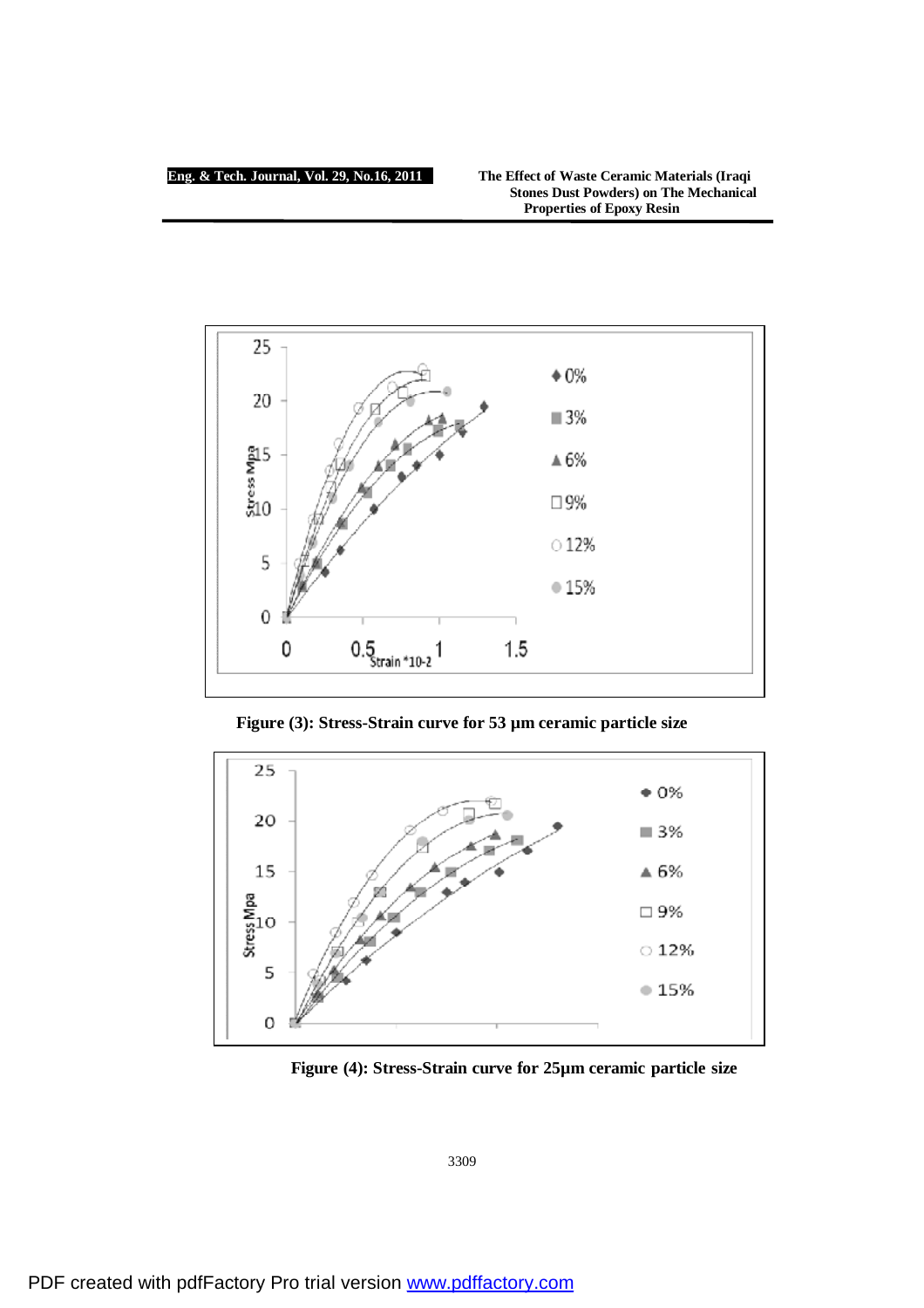### **Eng. & Tech. Journal, Vol. 29, No.16, 2011 The Effect of Waste Ceramic Materials (Iraqi Stones Dust Powders) on The Mechanical Properties of Epoxy Resin**



# **Figure (5): The effect of ceramic powders on the Young's modulus of composite.**



**Figure (6): The effect of ceramic content on the impact strength of epoxy resin.**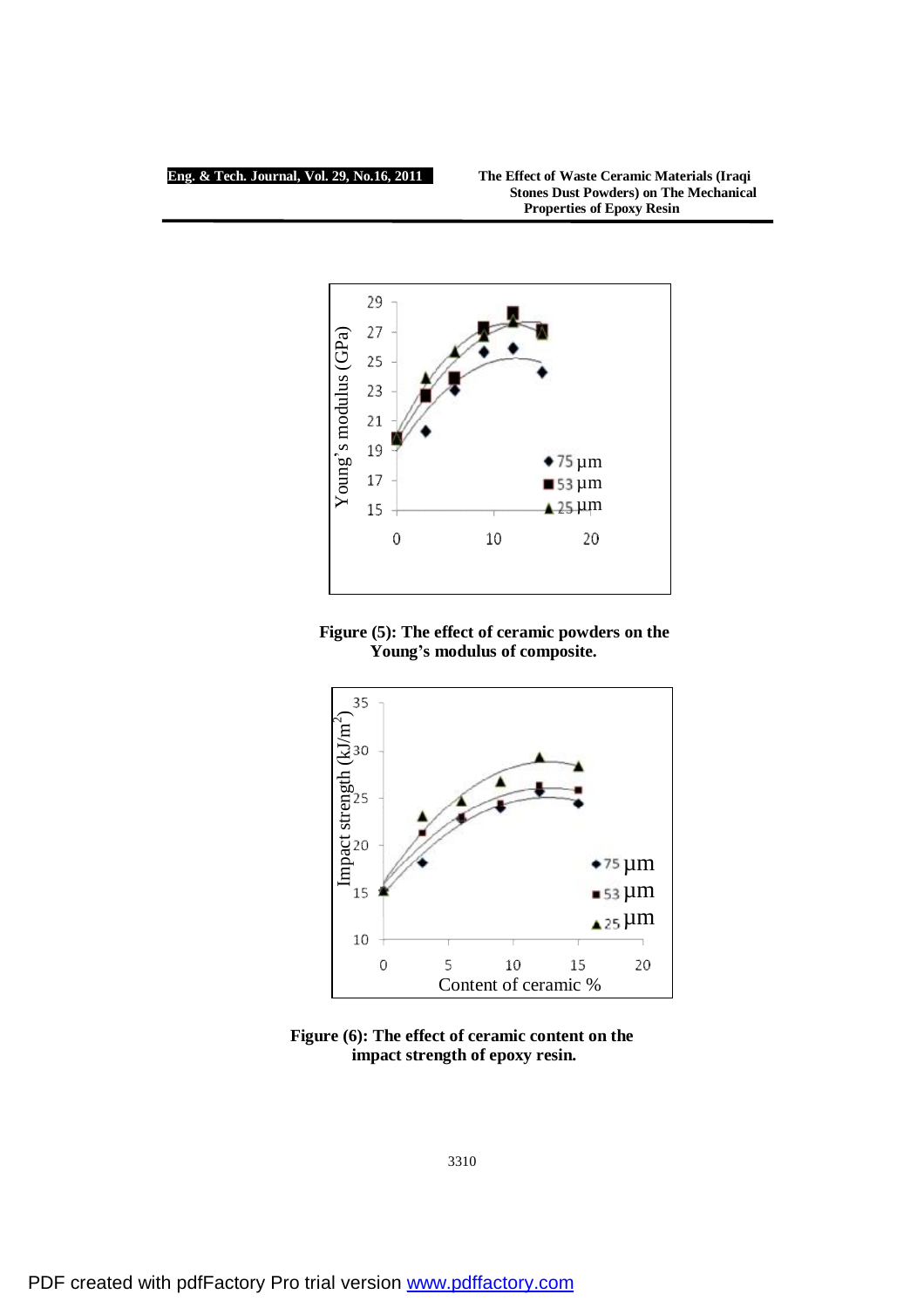### **Eng. & Tech. Journal, Vol. 29, No.16, 2011 The Effect of Waste Ceramic Materials (Iraqi Stones Dust Powders) on The Mechanical Properties of Epoxy Resin**



**Figure (7): The relation between hardness and the ceramic content.** 



 **Figure (8): The effect of ceramic powder on the thermal conductivity.**